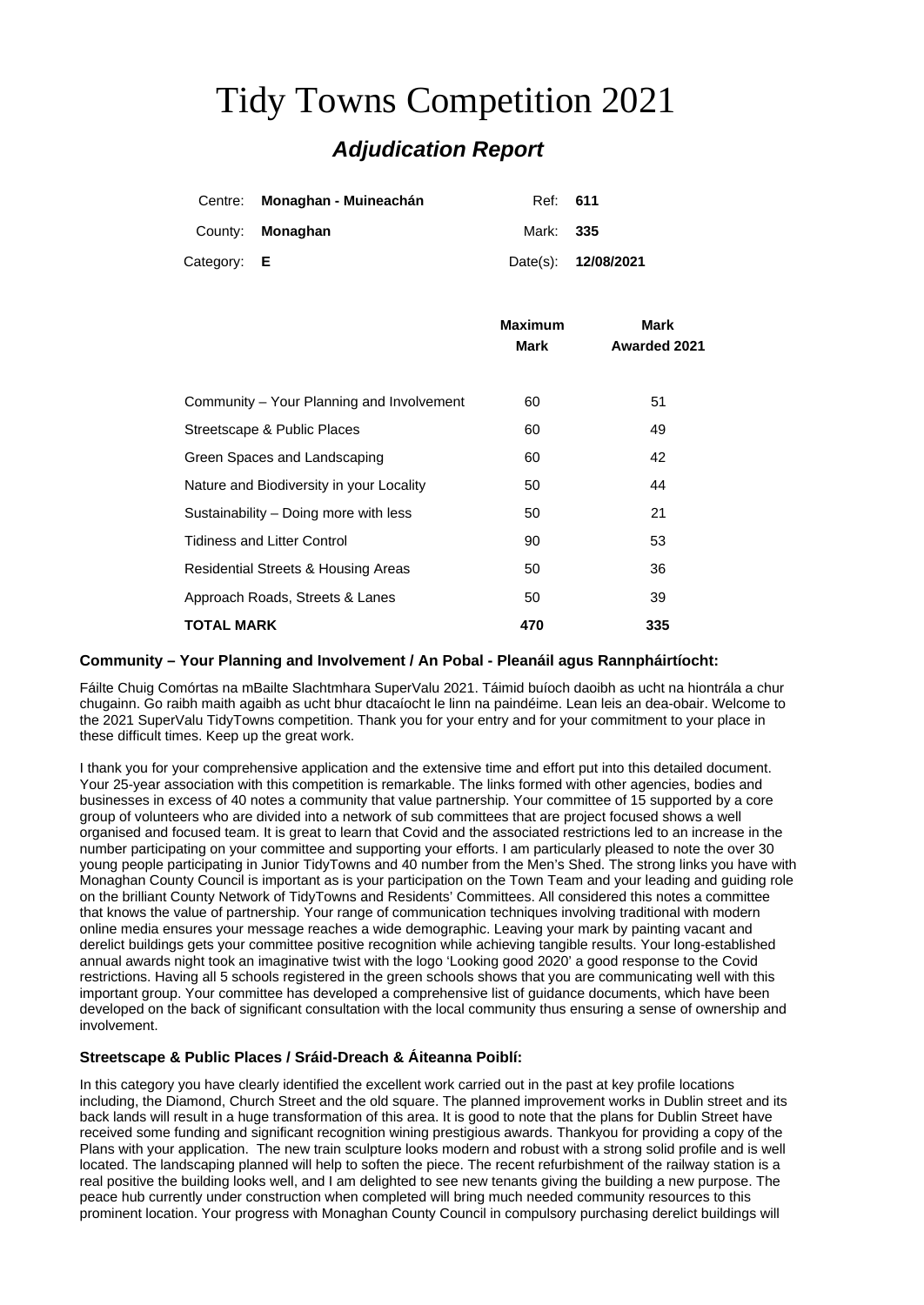lead to significant investment in both Dublin Street and Glaslough Street and assist in solving the perennial problem associated with dereliction in your town. The photos provided of Mooney's corner shows what can be achieved. Painting the 32 seats was a significant but worthwhile undertaking they look great. Your paint windows and the Biodiversity mural projects tackles a very difficult issue head on. Several future projects are noted however, the small murals proposed for around the town depicting local Flora and Fauna looks interesting. The Mural on the Poc Fada public house looks amazing. The use of Creamery Cans as planters is effective but also nostalgic well done. I am delighted to note feedback from the adjudicator in the 2019 report assisted in getting support for painting the Upper Storeys on Dublin Street. Your co operation with Albany Home décor is positive. The colour coordination element associated with the Shop Front Paint Scheme is important and will be worthwhile. The partnership between your committee and Monaghan County Council is noted in the My Kingdom of Monaghan walking tour. The St Davnet's Campus Project notes yet another strong partnership in this case the HSE, the restoration of the weighbridge is worthy of note. Your ongoing efforts with the Lock and the Lock keeper's cottage and your 4 focused actions will return results. The work in providing the green way path and fence is significant, your efforts to drill the post to accommodate bees denotes a committee that don't leave anything to chance. The Monet in Monaghan bridge painting and landscaping is just beautiful, innovative and unique, well done to all involved. The creative Ireland Art Mural is an effective way of screening and at the same time bringing an educational and artistic element together, I am delighted to note the support of Monaghan Town Library. It is great to have succeeded eventually with completely the railings at the Orange Lodge. I wish your committee the best of luck with the 2 projects highlighted as FPs associated with the Destination Towns.

## **Green Spaces and Landscaping / Spásanna Glasa agus Tírdhreachú:**

There is an inevitable cross over between categories and particularly between Green Spaces and Landscaping and Nature and Biodiversity as acknowledged in your application. Your decision to only list projects once is a good one. The support of a horticulturist in guarding your endeavours is to be welcomed. It is great to see the local authority signing up to the National Pollinator Plan. The list of horticultural projects either recently complete or still ongoing is extensive detailed and focused. Indeed, it is worth reiterating that all projects have a strong Biodiversity theme. This is even more obvious considering your move away from annuals toward perennials and herbaceous perennials. I am happy to note that significant consideration is going into where containers are sighted and note that they are now situated predominantly in areas of high public access. The photos provided with your application in this category are impressive and strongly supports the information given in your application. The range of photos of the various projects undertaken at Peters Lake are noted for the vast array of landscaping schemes with different themes. An infestation of Invasive Japanese Knotweed was noted adjacent to the water course at Peter Lake and advice given by the 2019 adjudicator, I note the infestation has been treated but advise ongoing vigilance. The Rossmore Park regeneration and Giants project looks impressive. The 'Hug a Tree' for Biodiversity week is a nice appreciable event. The giants trail is unique and the involvement of Monaghan Tidy Towns on the consultative committee is an important role. Tree planting is an obvious priority considering the significant number of trees planted in public spaces and the Dispersed Urban Orchard project well done. Regarding your existing stock of trees, the 2019 adjudicator noted evidence of mechanical damage to trees associated with grass cutting equipment and the need to remove stakes and adjust ties, please consider. The benefits of an Arboricultural assessment of existing mature trees was also noted and I am delighted to read that you have commissioned a tree survey. The tree hospital at Killygoan is unique. The sage garden restoration has involved a lot of work and is a colourful and vibrant place. I feel your frustration associated with the ongoing issue of antisocial behaviour; the photos provided assisted greatly thank you for the same. Your efforts at Hospital Hill are commendable, conclusions reached regarding over application of chemical appears to be well considered and accurate. The planting on the Margaret Skinnader Roundabout was noted positively by the 2019 adjudicator and again from the photos provided it looks amazing and is admired and appreciated in this very prominent location.

## **Nature and Biodiversity in your Locality / An Dúlra agus an Bhithéagsúlacht i do cheantar:**

Your 3-year Biodiversity & Development plan 2021 to 2024 has a strong biodiversity focus. It allows your committee and all project partners to describe, classify and prioritise actions for the coming 3 years. Most importantly it puts in place timelines noting recommended actions for your committee, the local authority and other voluntary bodies. The 2019 adjudicator noted your committee as national exemplifiers in this category, your new plan further supports this. Well done to all involved.

It is great to note the success of the Monaghan Tree Trail and your intentions to expand in the future. Your pollinator friendly mowing regime gives very specific guidance on when to cut which is important as is the distribution of the plan to all your project partners. It is great to see your committee and the wider community avail of the local expert Jenny Backburn regarding trees. Noted is the success of the Dispersed Urban Orchard and your plans to develop Linear Orchards and Edible Hedges and Pathways. I would stress that you map all three wonderful initiatives. The Riverwatch project associated with the Blackwater notes 5 specific actions covering a range of activities and of course central to this is partnership, best of luck with this future project. The Biodiversity plan for the Bus Station considers the biodiversity value of what is existing as a starting point, this must be commended. The dandelion themed window display and the respect the dandelion logo creates a strong awareness of a very important wildflower species which is often overlooked. The proposed extension to the Greenway is a welcome development and your intentions to ensure a strong biodiversity value important. I visited your biodiversity web site and it is most impressive, well done to all involved. I note your partnership with Monaghan County Council regarding treatment of Invasive weeds at Rossmore Park. The native hedge planting at Woodlands Estate and Killygoan allotments and the orchard regeneration at St Davnet's show the important emphasis you put on planting. The making home for Nature associated with the Junior Tidy Towns the Biodiversity kit and the Birds of Monaghan all have a strong educational value. The Monaghan Biodiversity Town Day provides a good showcase for your work and the photos provided show strong support despite Covid. I wish your committee and your project partners well with the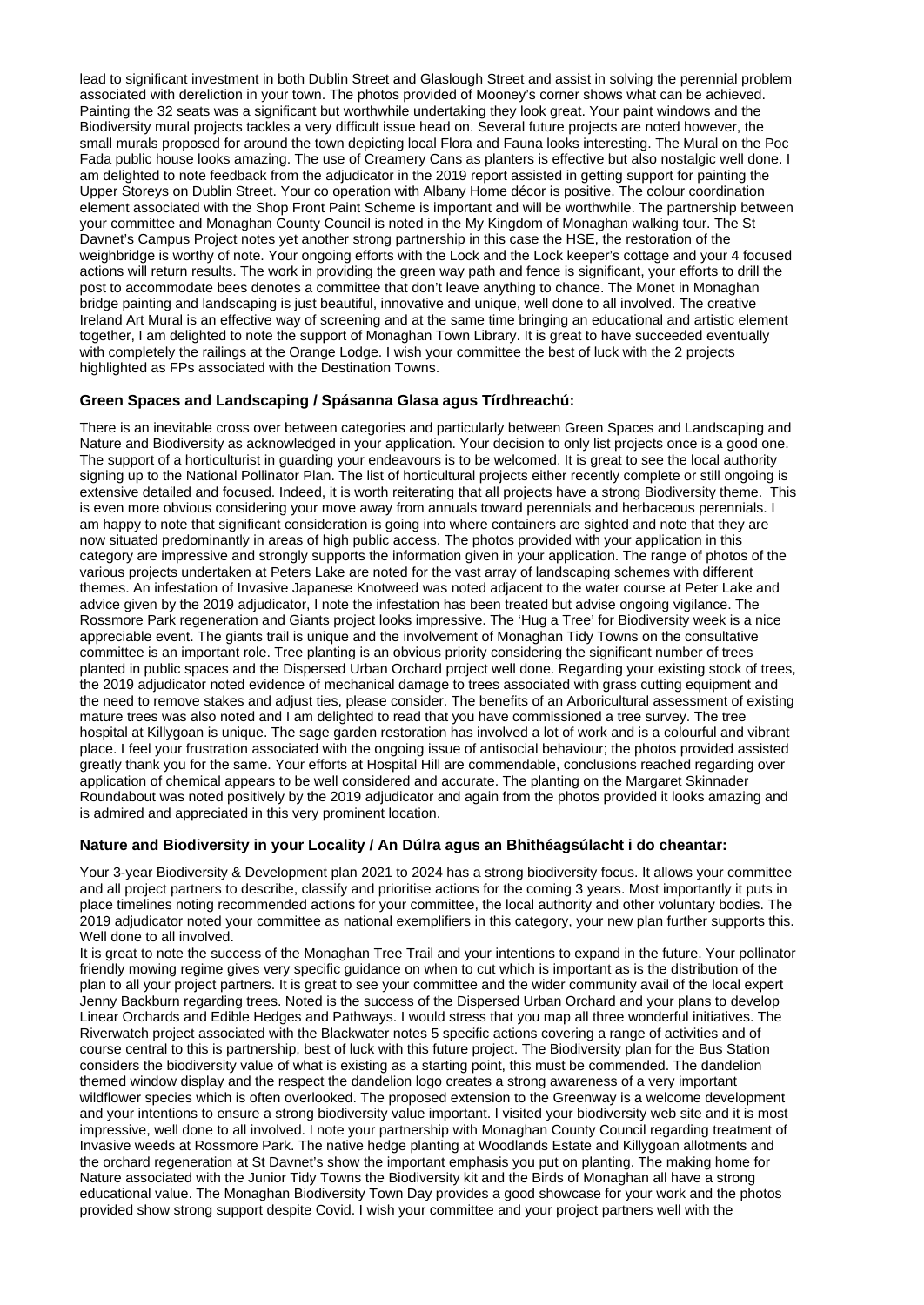Rossmore walled garden plan. The window murals at the library depicting wildlife at the Slaibh Beag area are stunning, it is nice to note a local connection with the artist and the landscape.

## **Sustainability – Doing more with less / Inmharthanacht - Mórán ar an mbeagán:**

The Sustainable Development Goals (SDGs) are the blueprint to achieve a better and more sustainable future for all. SDGs are now an important consideration in this competition, and I recognise your efforts to embed these goals in the work that you do, well done. Your committee has found very good project partners with Monaghan Town Runners and the reusable plastic cups initiative. The success of the stop Food Waste Workshops tackles an important issue. The Water Fountain is a well-used resource in a prominent location. The opportunity to reuse plastic containers at the sustainable shop on Glaslough Street is about reducing your environmental impact a key cornerstone in this category. Previous adjudicators noted the importance of Green Flags for schools and requested more information about participating schools. I thankyou for the detailed information provided and the photos that supported this information. Of note was the TY ambassadors at Gael Scoil Ultain for their lead role regarding cyclists, well done to all involved. The canvass bag not only reduces concerns regarding plastics but also promotes the good work of your committee. Your project Zero on Facebook deals with an important issue waste prevention and reduction through a modern media. Both the reusable coffee cups and the compostable straws ensures strong co operation with local businesses. The range of important activities undertaken at the Killygoan allotments is vast and important to this category. Your efforts are well supported by the Men's shed organisation and the work they do is important and practical, of note is the many upcycling projects undertaken. The efforts of your committee to monitor the Recycling Bins using CCTV is a massive undertaking for a voluntary committee but I note your efforts are achieving significant results. The local link to Dublin Street in your recycling poster helps to reaffirm an important message at local level. The Climate Action workshop held in February 2020 was well attended in pre Covid times. The recycling education information days in local supermarkets is paying dividends. The 'Love where you live' theme to promote local shopping in conjunction with the voucher scheme are great initiatives well done. It is good to note strong support from Monaghan County Council horticulturist on your 'Happy Hearts Project.

## **Tidiness and Litter Control / Slachtmhaireacht agus Rialú Bruscair:**

This category is difficult to adjudicate without visiting the centre under consideration. In short, the presences or absence of litter and tidiness can only be really established from a stroll around the centre under consideration. Nevertheless, I am happy to conclude there is ample evidence of a strategic and concerted effort orchestrated by your committee and supported by all your project partners, well done. Your litter vigilante video on social media has worked in encouraging the public to get involved. The significant investment in the Ulster Canal clean up should amount to money well spent as the recently installed CCTV systems should act as a deterrent. Regular litter patrols at Peter Lake is achieving results at this high-profile location. Your involvement with An Taisce for the Spring-clean launch notes a good partnership. The 13 items under the heading of additional work on litter are broad ranging. I note the use of local radio to promote your message as an effective media. The 2019 adjudicator noted several incidents of graffiti on laneways which you now describe as occasional, it is good to note progress on this issue. The work of Junior Tidy Towns on the litter issue is so important from a 'shared learning' perspective and note their endeavours have been acknowledged with youth awards. Lobbying work is never easy but important and your committee seem to have learned the value of lobbying. It is good to note the support of community employment regarding cleaning and maintaining street furniture. Your 'Poster Hunts' target a specific persistent problem and has proven productive. Your committee have demonstrated a huge ability to engage people, the Plogging and litter picking initiative demonstrates this well. The strong partnership you have forged with Monaghan County Council and more specifically the environment section is productive, and I expect mutually beneficial. I wish your committee every success with the sponsored pooper scooper project planned for next year. One of the considerations in this category is evidence of control of weed growth at areas such as kerbs, perhaps a future application could address this issue.

## **Residential Streets & Housing Areas / Sráideanna Cónaithe & Ceantair Tithíochta:**

You're Estate Enhancement Plans (EEPs) is a wonderful initiative and it is great to note that it is expanding. The 2019 adjudicator noted further significant mechanical damage to trees in both private and public estates associated with grass maintenance works. It was suggested that the (EEPs) would be a good platform to address this harmful practice. The adjudicator also suggested that the issue be brought to the attention of the Local Authority. Your current application (actions on 2019 report) does not provide an update, I would be grateful if in a future application an update could be provided. There is no doubt that your Annual Awards evening is your flagship project and requires a huge effort and noted is a tasteful compromise in 2020 considering Covid. The newspaper articles and colour photos associated with your awards that accompanied your application are appreciated. It is great to read that your annual awards evening has a specific award for the best presented Town House, as this is an area often overlooked. The list of 10 residents' associations noting specific supports given to each of the 10 amounts to a remarkable body of work, take a bow well done to all involved.

## **Approach Roads, Streets & Lanes / Bóithre Isteach, Sráideanna & Lánaí:**

I note and understand your decision not to number projects in this category as they have been mentioned in other categories, as noted previously there is an inevitable cross over between different categories. Your works to repair and paint fences annually are a big undertaking. Litter is also a consideration in this category, and I note a considerable concerted effort to litter pick all the main approach roads to your town. Here again the establishment of a rota to guide your efforts is wise. Tree planting on approach roads is also a consideration and note your considerable efforts in that regard. The list of works undertaken on all your approach are substantial and here again a strong partnership between your committee the local authority, Community Employment and the Business and